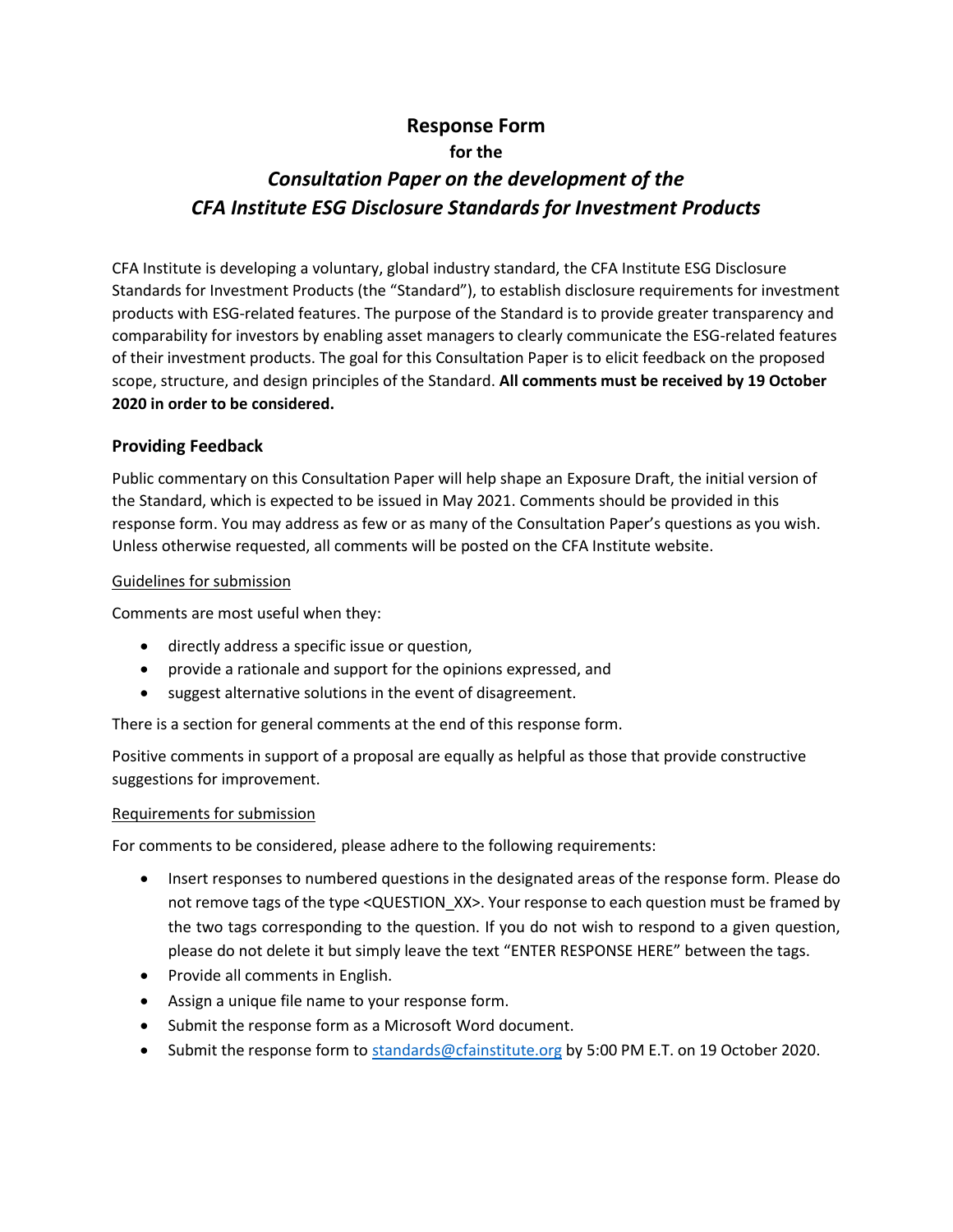# **General Information (required)**

| <b>Respondent:</b>                                                                                                                                                                                                                                                                                                                      | Indian Association of Investment<br>Professionals (CFA Society India) |
|-----------------------------------------------------------------------------------------------------------------------------------------------------------------------------------------------------------------------------------------------------------------------------------------------------------------------------------------|-----------------------------------------------------------------------|
| (Please enter your full name if you are submitting as<br>an individual or the name of the organization if you<br>are submitting on behalf of an organization.)                                                                                                                                                                          |                                                                       |
| <b>Stakeholder Group:</b>                                                                                                                                                                                                                                                                                                               | Choose an item.                                                       |
| (Please select the stakeholder group with which you<br>most closely identify.)                                                                                                                                                                                                                                                          |                                                                       |
| <b>Region:</b>                                                                                                                                                                                                                                                                                                                          | Asia-Pacific                                                          |
| (If you are submitting as an individual, please select<br>the region in which you live. If you are submitting on<br>behalf of an organization and the organization has a<br>significant presence in multiple regions, please select<br>"Global". Otherwise, please select the region in which<br>the organization has its main office.) |                                                                       |
| Country:                                                                                                                                                                                                                                                                                                                                | India                                                                 |
| (If you are submitting as an individual, please enter<br>the country in which you live. If you are submitting on<br>behalf of an organization, please enter the country in<br>which the organization has its main office.)                                                                                                              |                                                                       |
| <b>Confidentiality Preference:</b>                                                                                                                                                                                                                                                                                                      | yes, my response may be published                                     |
| (Please select your preference for whether your<br>response is published on the CFA Institute website.)                                                                                                                                                                                                                                 |                                                                       |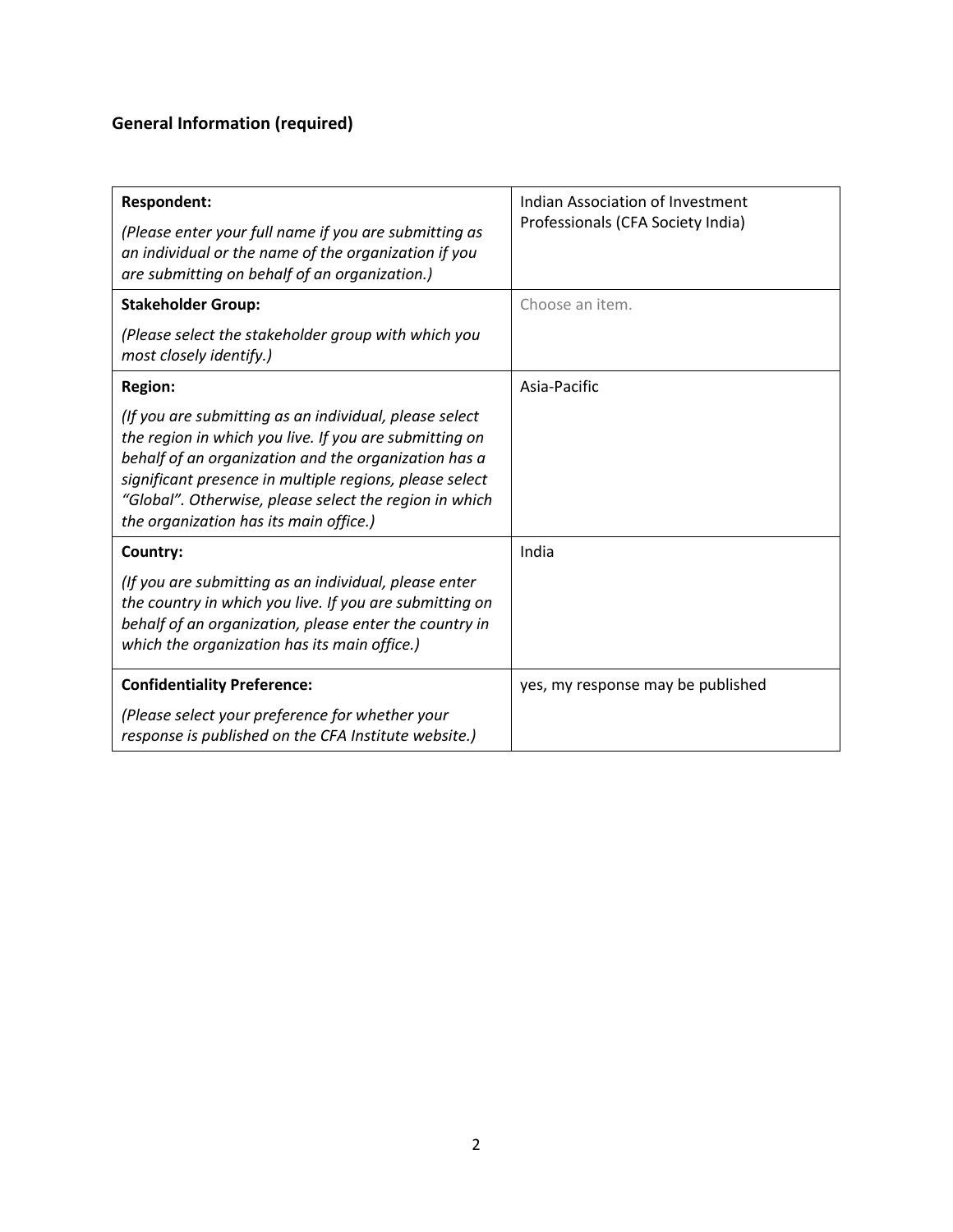### **Consultation Paper Questions**

### **Market Needs**

# **Question 1: Do you agree that a standard is needed to help investors better understand and compare investment products with ESG-related features?**

### <QUESTION\_01>

Yes, every product uses a different definition, making it difficult for investors to compare them based on ESG-related features. So, standards from a credible institute would be much welcomed.

<QUESTION\_01>

### **Terminology**

### **Question 2: Are any of the defined terms ambiguous? If so, how could they be clarified?**

### <QUESTION\_02>

For the definition related to 'Asset Manager', we need to define the word entity so that it doesn't remain ambiguous. Also, for the term 'Investment Product', are direct investments also considered?

<QUESTION\_02>

### **Purpose and Scope**

**Question 3: In addition to the examples listed in Table 1, which regulations and standards, either in existence or in development, should be considered during the development of the Standard to avoid duplication or conflict and to ensure alignment and referencing if and when applicable?**

#### <QUESTION\_03>

With regard to issuer disclosures, World Economic Forum (WEF) is also working on a [consultation paper](http://www3.weforum.org/docs/WEF_IBC_ESG_Metrics_Discussion_Paper.pdf) in association with Deloitte, EY, KPMG and PwC, drawing on many existing standards. Additionally, we may also want to pay attention to standards and disclosures prescribed by local market regulators or local laws.

#### <QUESTION\_03>

# **Question 4: Do you agree that a disclosure-based approach would be more helpful to achieve the Standard's goals of transparency and comparability than a prescriptive-based approach?**

#### <QUESTION\_04>

Yes. We observe that certain funds use multiple responsible investing approaches and investors may have different perspective on ESG parameters. As a result, a disclosure-based approach would be more helpful to allow investors to determine how well such investment products meet their ESG-related needs<QUESTION\_04>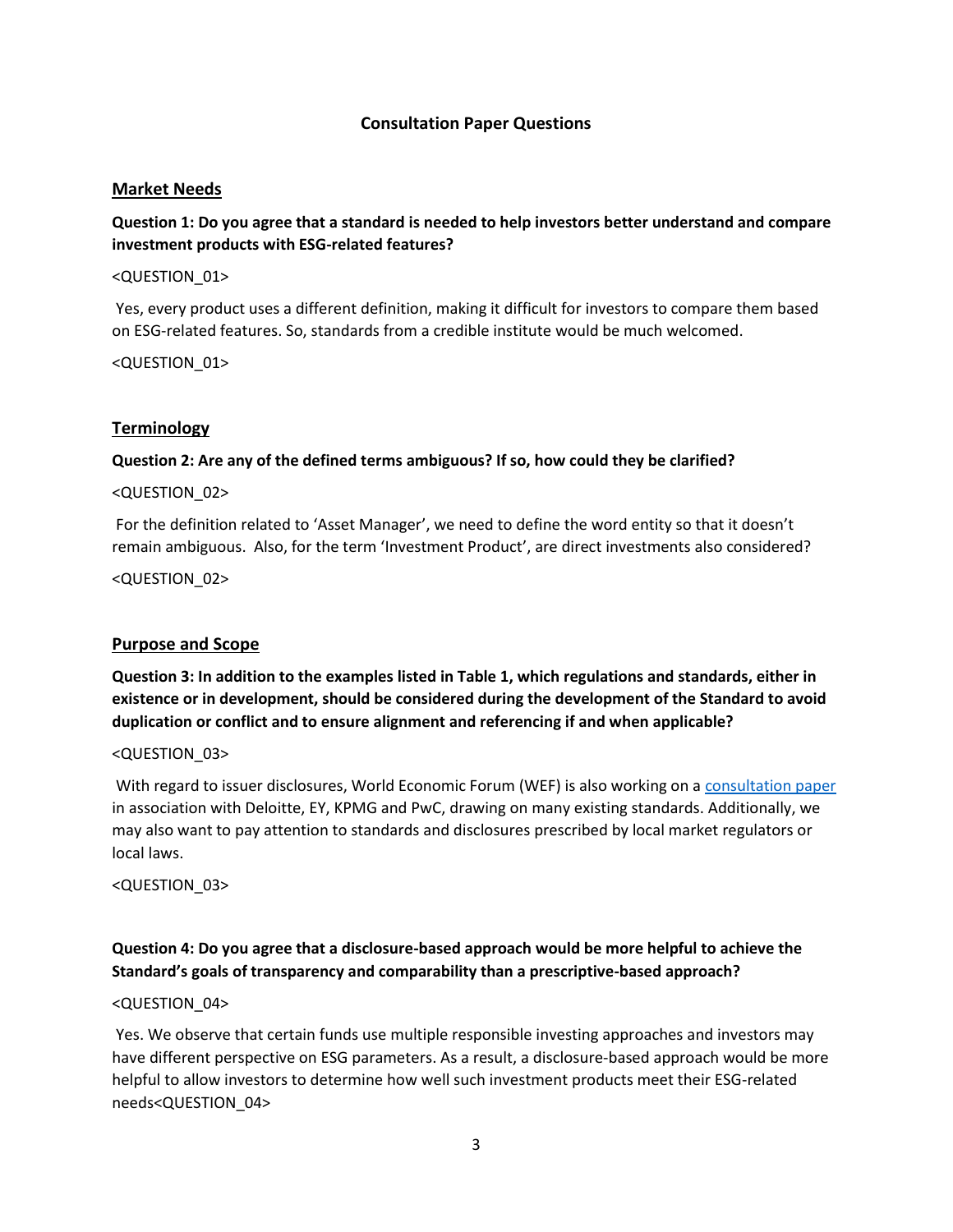# **Question 5: Do you agree that the Standard should focus only on product-level disclosures and not firm-level disclosures?**

### <QUESTION\_05>

No, it is necessary to have firm-level disclosures because a firm offering ESG products without complying with ESG parameters contradicts the purpose. Various institutions, including asset owners, plan trustees and consultants may also be interested in firm-level components regarding ESG, such as stewardship components, firm's commitments to ESG approaches and firm-wide policies. Irrespective of the decision, the firm should still comply with the 'Asset Manager Code'. <QUESTION\_05>

# **Question 6: Do you agree that an asset manager should be permitted to choose the investment products to which they apply the Standard rather than be required to apply the Standard to all their investment products with ESG-related features?**

#### <QUESTION\_06>

Standards should be applicable to all investment products with ESG-related features.

<QUESTION\_06>

### **Design Principles**

### **Question 7: Do you agree with the design principles for definitions of ESG-related terms?**

<QUESTION\_07>

Yes, we agree with the design principles.

<QUESTION\_07>

### **Question 8: Do you agree with the design principles for disclosure requirements?**

#### <QUESTION\_08>

We also need to consider a standard format in addition to the content. Disclosure of both content and format should be priority, given that the intention is to allow investors to compare investment products.

#### <QUESTION\_08>

**Question 9: Should the Standard require that all disclosures be made in a single document? If disclosures were spread across multiple documents, would that pose a challenge for investors to understand and compare investment products?** 

<QUESTION\_09>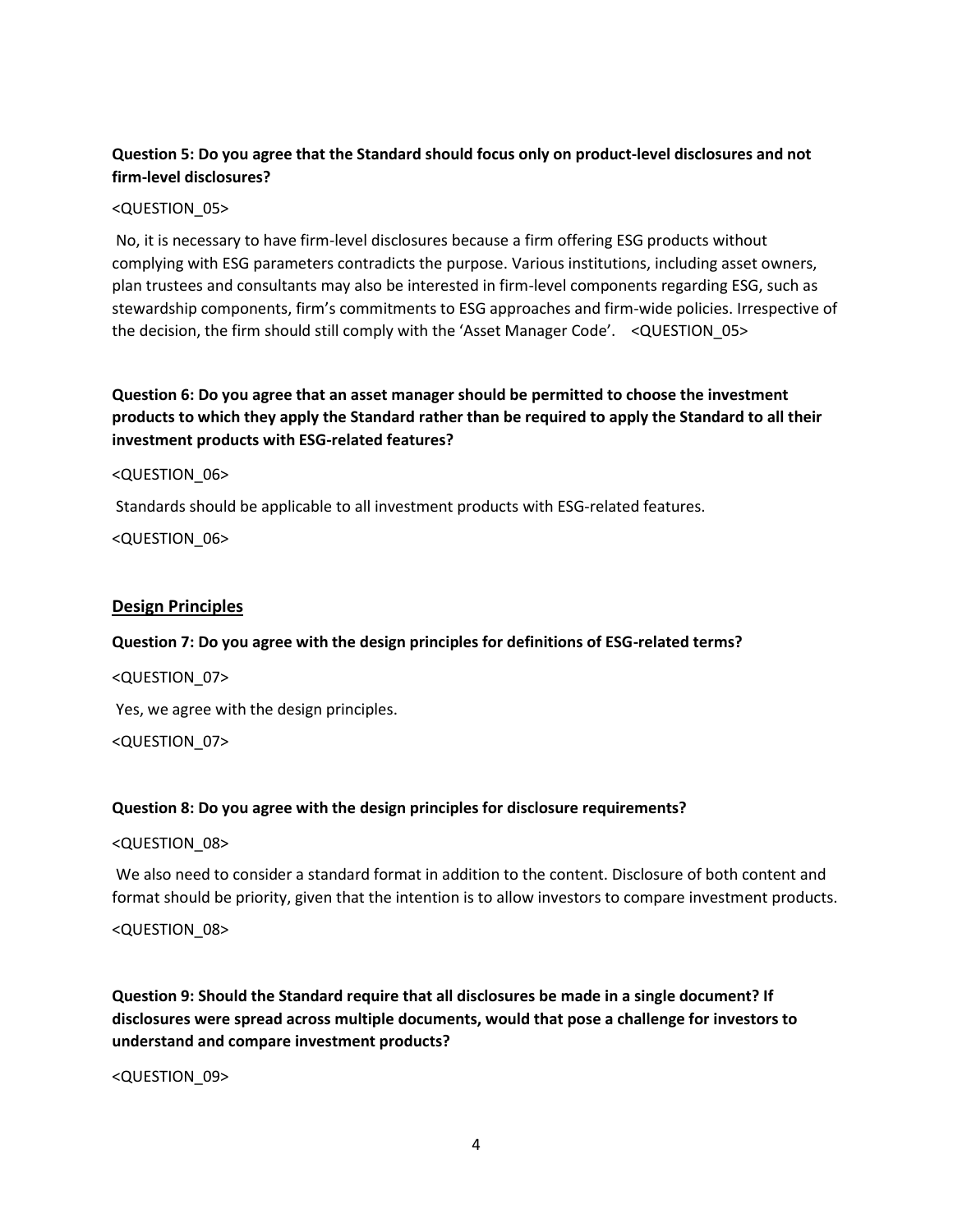A single document with standardized format would be easier for investors to understand and compare products. However, an asset manager may also want to publish independent documents for different ESG products, along with the single document. <QUESTION\_09>

### **Question 10: Do you agree with the design principle for independent examination?**

#### <QUESTION\_10>

Independent examination should be a recommendation – but should ideally be performed both at the firm level and on the individual investment products, as part of the operational due diligence process.

#### <QUESTION\_10>

## **Question 11: Should independent examination be required, or should it be recommended as best practice but ultimately left to the discretion of the asset manager?**

#### <QUESTION\_11>

To start with, it should be recommended as best practice, but should be made a requirement over the subsequent years, providing asset managers sufficient time to comply with the standards.<QUESTION\_11>

# **Question 12: Should the independent examiner (i) examine the disclosures relative to only the design of the investment product, or (ii) examine the disclosures relative to both the design and implementation of the investment product?**

#### <QUESTION\_12>

The independent examiner should examine the disclosures relative to both design and implementation, so that an investor can make a holistic view of whether her/his objectives are being met. This will also help address the issue of green washing that is prevalent in certain products.

#### <QUESTION\_12>

### **Proposal for General Disclosure Requirements**

**Question 13: Do you agree with the scope of the general disclosure requirements? Are there topics that should be added, deleted, or modified?**

#### <QUESTION\_13>

#### **Please find our annotations below for specific points.**

#### **Description of the investment product's investment mandate, objective, or strategy**

With regard to this point, the disclosures should separately define the financial outcomes of the strategy (E.g. income generation, capital appreciation, capital preservation, inflation protection, where does the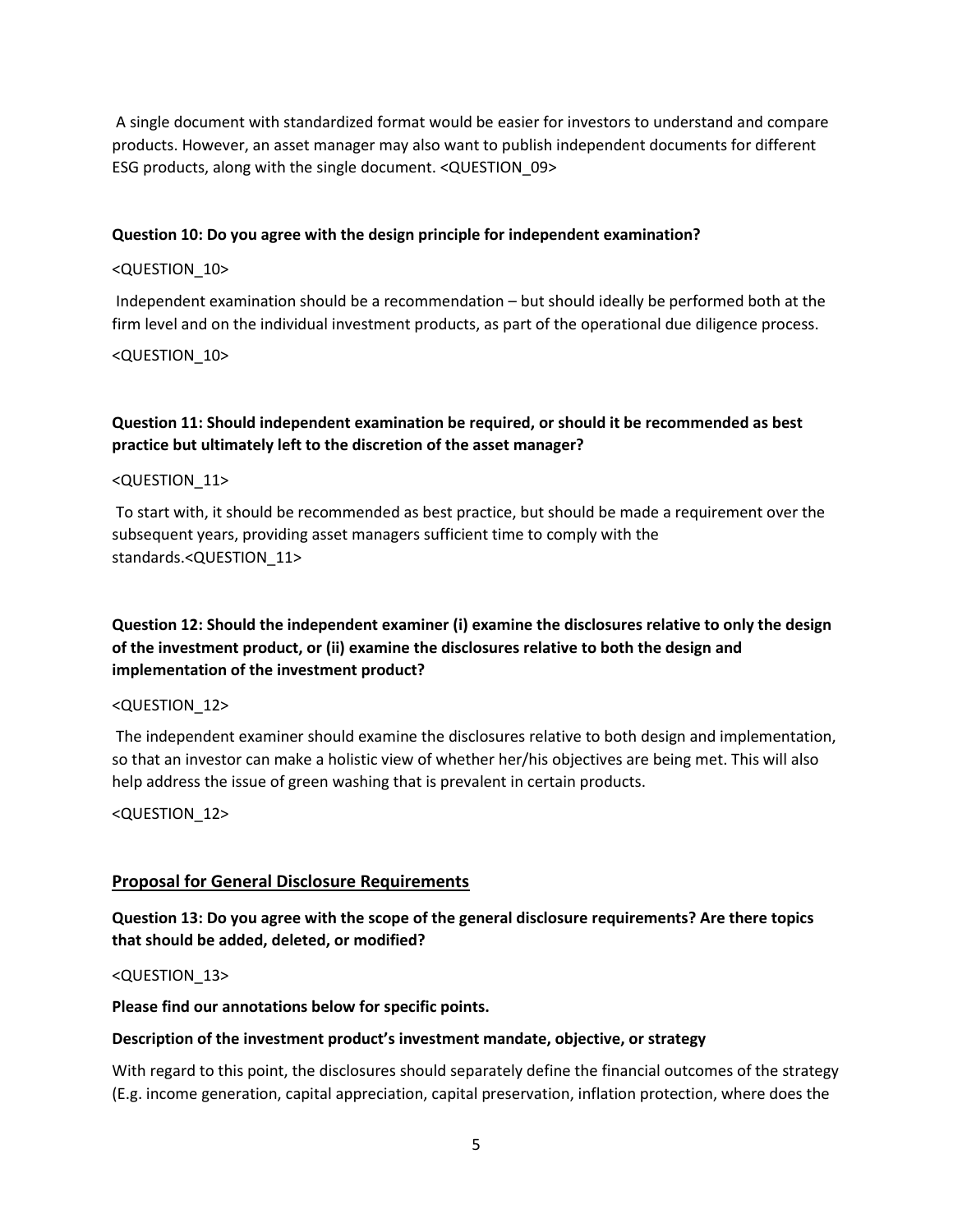product strategy fall on the risk reward matrix, etc.) as well as sustainable outcomes (e.g. alignment with which SDG goals/ can be anything else?) that can be achieved through the investment product.

### **Time horizon of the ESG investment analysis** –

Time horizon should be bifurcated into two parts – i) time period for which companies are being analyzed prior to inclusion, etc., and ii) since when did the firm start considering ESG factors while maintain the investment product until the point of submission.

Additionally, the document needs to provide more clarity on whether the disclosure needs to be only about the product's ESG analysis in general or for every ESG factor as part of analysis. For example, controversies related to lawsuits may be relevant only for the recent time period, say 6 months to 1 year, while the broader set of factors related to environment, social and governance issues may have longer time horizon.

### **Additional Points –**

Although the paper has covered proxy voting separately as a feature, proxy voting related policies of the firm with respect to the investment product should also be included as part of general disclosure requirements.

<QUESTION\_13>

**Question 14: Should the disclosure requirements address an investment product's intention to align with policy goals, such as the UN Sustainable Development Goals (SDGs), and if so, should these requirements be part of general disclosure requirements or feature-specific disclosure requirements?**

### <QUESTION\_14>

Yes, if the strategy aims to align with certain policy goals, the general disclosure requirements should include sustainable outcomes or policy goals that can be achieved through the investment product.

### <QUESTION\_14>

**Question 15: Should the disclosure requirements include an explanation of whether, and if so how, an investment product considers principal adverse impacts on sustainability factors and where to find additional information, as required by Article 7 of Regulation EU 2019/2088 Sustainable Finance Disclosure Regulation?**

### <QUESTION\_15>

Yes, such information will be able to help investors what material risks are considered as part of the investment strategy.

<QUESTION\_15>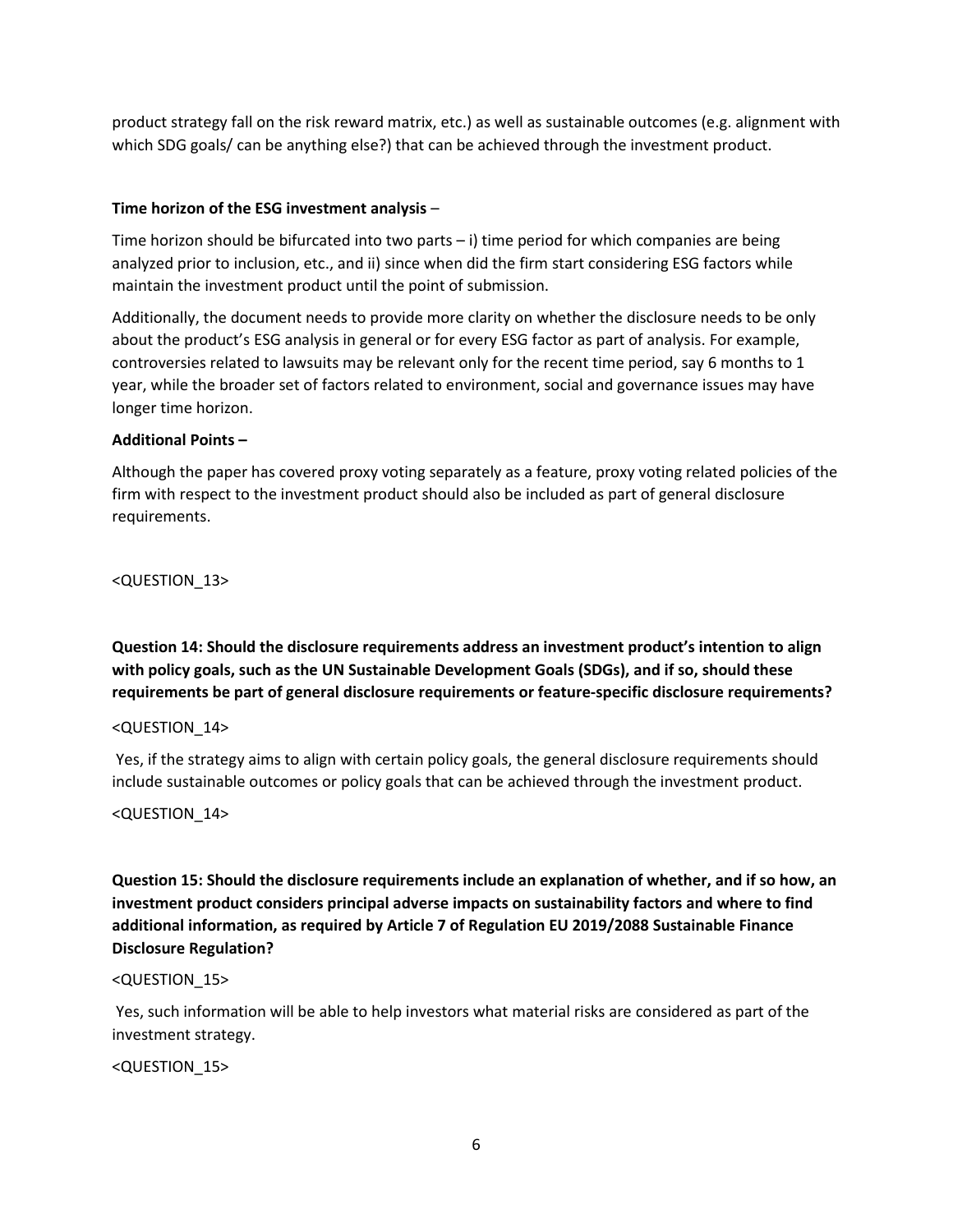## **Proposal for ESG-Related Features and Feature-Specific Disclosure Requirements**

**Question 16: Do you believe that "ESG Integration" is a clear and appropriate name for this feature? If not, please suggest an alternative and explain why it would be a better choice.**

<QUESTION\_16>

Yes, the name is clear and appropriate.

<QUESTION\_16>

**Question 17: If an investment product had Feature (A), and only Feature (A), as defined above, would it be consistent with the CFA institute policy paper "Positions on Environmental, Social, and Governance Integration"? In other words, would it be clear that material ESG-related factors are considered alongside traditional financial factors solely for the purpose of seeking to improve riskadjusted returns? If not, please suggest how that could be made clearer.** 

### <QUESTION\_17>

It would be helpful if disclosure requirements require the investment manager to provide a security specific example of how ESG factors have informed past investment decision-making for the particular investment product.

<QUESTION\_17>

**Question 18: Is Feature (A) clearly defined? If not, please explain how the definition could be made clearer or more precise.**

<QUESTION\_18>

Yes, it's clearly defined.

<QUESTION\_18>

# **Question 19: Do you agree with the issues to be addressed by the disclosure requirements specific to Feature (A)? Are there issues that should be added, deleted, or modified?**

<QUESTION\_19>

Additional disclosure requirements that can be considered are –

- Which ESG factors were material while integrating ESG in the investment process
- Security specific examples of how ESG factors have informed past investment decision-making
- What resources (analysts, systems, or research) are used to identify and assess ESG risks
- Material changes, if any, to the ESG initiatives in the investment approach in the last 12 months
- How the investments within the portfolio are monitored continuously for ESG risks

<QUESTION\_19>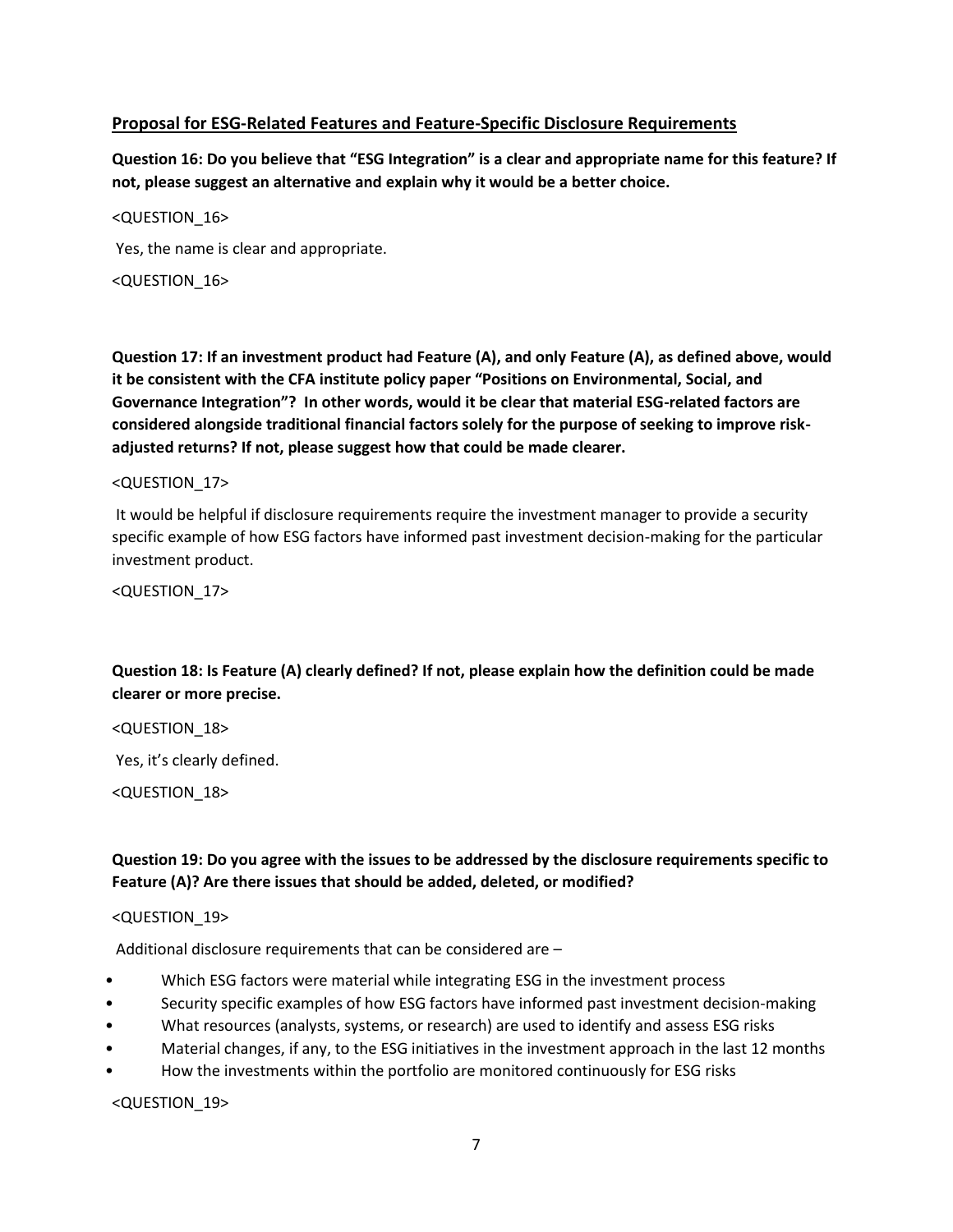**Question 20: Do you believe that "ESG-related Exclusions" is a clear and appropriate name for this feature? If not, please suggest an alternative and explain why it would be a better choice.**

#### <QUESTION\_20>

Yes, the name is clear and appropriate

<QUESTION\_20>

**Question 21: Are "negative screening" and "norms-based screening" similar enough, particularly in the types of issues to be addressed by disclosure requirements, that they can both be covered by Feature (B) ESG-Related Exclusions? If you prefer that they be two separate features, please explain the key differences in function, benefits, and disclosure requirements.** 

### <QUESTION\_21>

Yes, there are slight differences between "negative screening" and "norms-based screening", but "ESG Related Exclusions" as a feature name is appropriate. "Negative Screening" refers to exclusion of sectors or companies based on specific ESG factors, while "Norms-based screening" refers to minimum standards defined by certain norms (for example, UN Global Compact Principles promotes respect for people and the planet). Additionally, any differences regarding the above two terms can be covered in the disclosure requirements section.

<QUESTION\_21>

# **Question 22: Is Feature (B) clearly defined? If not, please suggest how the definition could be made clearer or more precise.**

### <QUESTION\_22>

No. The current language suggests that this feature is relevant to exclusions related to ethical principles, values, religious beliefs, and/or societal norms. However, there can also be other types of exclusions, such as industry, country, companies with controversies. Would such strategy be covered under the feature "ESG Integration"? In either case, this feature should be clearly defined.

<QUESTION\_22>

# **Question 23: Do you agree with the issues to be addressed by the disclosure requirements specific to Feature (B)? Are there issues that should be added, deleted, or modified?**

### <QUESTION\_23>

Disclosure requirements can also include impact on financial performance of the investment product – due to negative screening or exclusions. But since including such metrics can have operational challenges, it should be recommended/suggested rather than required. Additionally, if they are not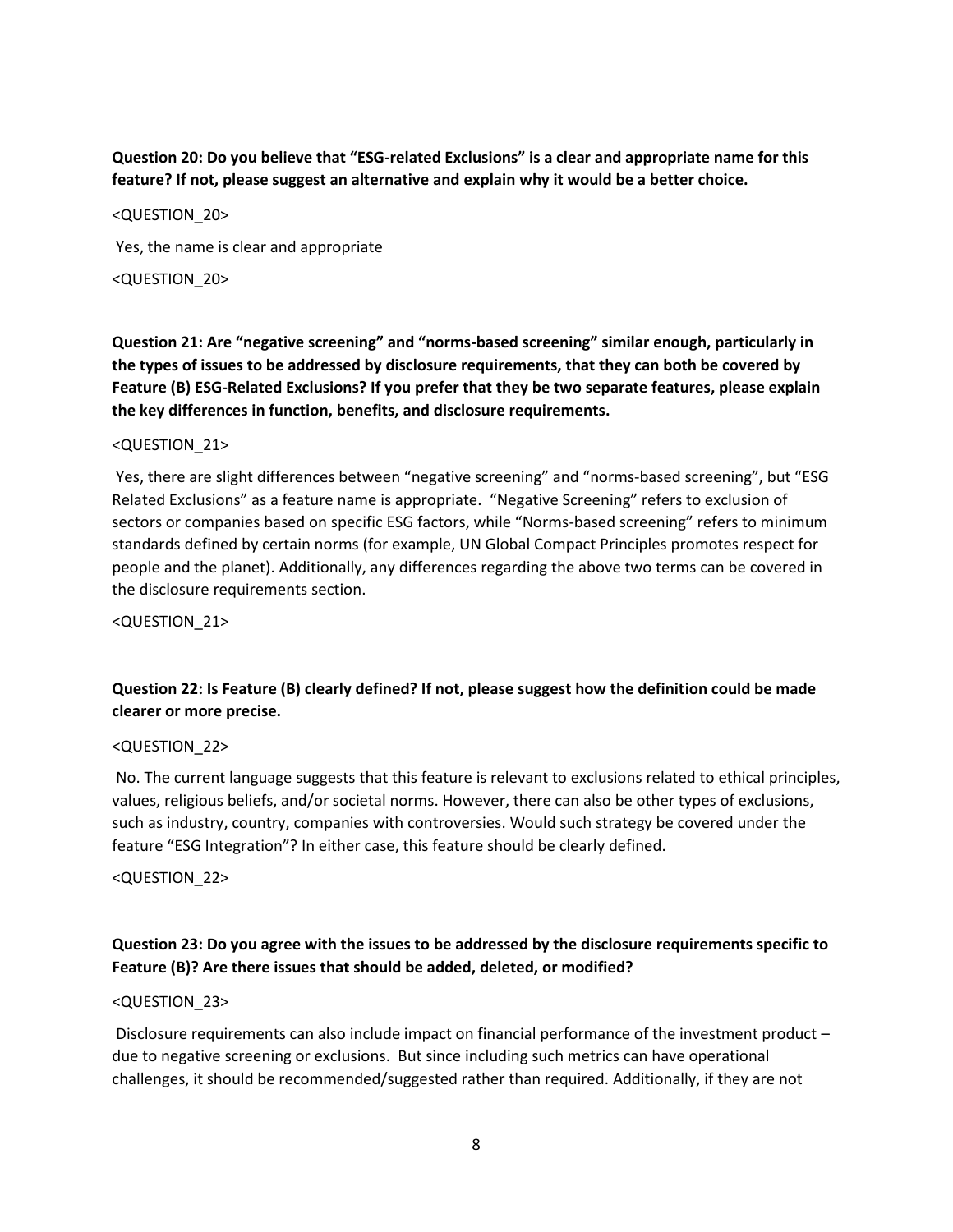blanket exclusions, and are rather based on revenues threshold, say company tobacco production revenues >50%, such thresholds may be disclosed.

<QUESTION\_23>

**Question 24: Do you believe that "Best-in-Class" is a clear and appropriate name for this feature? If not, is "Positive ESG Performance Profile" a better name? If you dislike both of these names, please suggest an alternative and explain why it would be a better choice.**

#### <QUESTION\_24>

There is a good level of ambiguity regarding this name. For example, if the strategy incorporates tilts based on ESG factors, the product will still include worst performers, making the product no longer "best"-in-class. There can be other names such as ESG Leaders or ESG Focus, but even these names face similar challenges. The name "Positive ESG Performance Profile" is also not clear.

<QUESTION\_24>

**Question 25: Do you agree that Feature (C) is distinct enough, particularly in the types of issues to be addressed by disclosure requirements, that it should be separate from other features? If not, please suggest the feature with which it should be combined.**

<QUESTION\_25>

Yes

<QUESTION\_25>

# **Question 26: Is Feature (C) clearly defined? If not, please explain how the definition could be made clearer or more precise.**

<QUESTION\_26> Please refer to comments regarding Q24. <QUESTION\_26>

### **Question 27: Do you agree with the issues to be addressed by the disclosure requirements specific to Feature (C)? Are there issues that should be added, deleted, or modified?**

#### <QUESTION\_27>

Disclosures can also include impact on financial performance of the investment product – due to the positive tilt or screening. But since including such metrics can have operational challenges, it should be recommended/suggested rather than required.

<QUESTION\_27>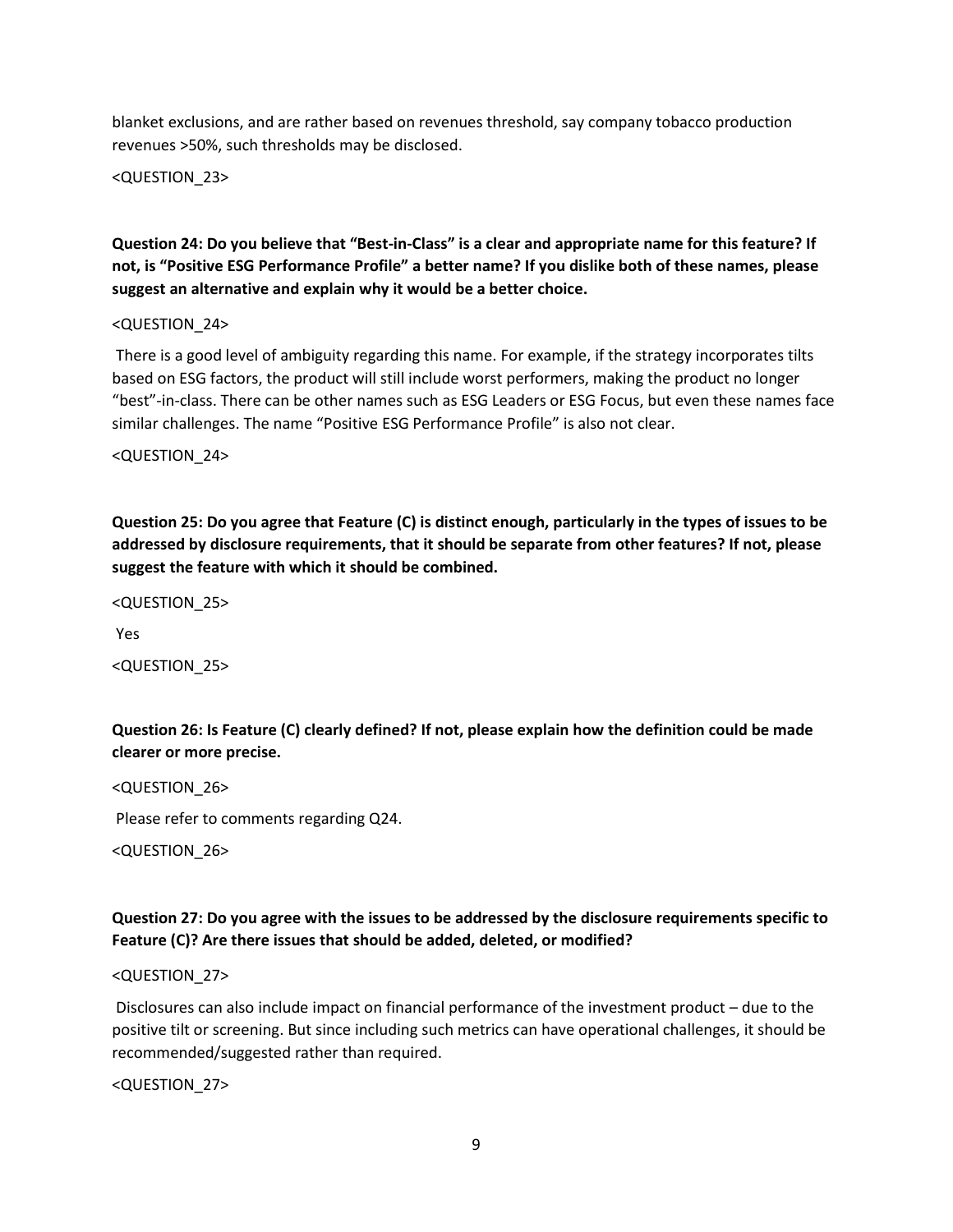**Question 28: Do you believe that "ESG-related Thematic Focus" is a clear and appropriate name for this feature? If not, please suggest an alternative and explain why it would be a better choice.**

<QUESTION\_28> Yes, it is clear and appropriate. <QUESTION\_28>

**Question 29: Do you agree Feature (D) is distinct enough, particularly in the types of issues to be addressed by disclosure requirements, that it should be separate from other features? If not, please suggest the feature with which it should be combined.**

<QUESTION\_29> Yes, it is distinct enough. <QUESTION\_29>

**Question 30: Is Feature (D) clearly defined? If not, please explain how the definition could be made clearer or more precise.**

<QUESTION\_30> Yes, it is clearly defined. <QUESTION\_30>

**Question 31: Do you agree with the issues to be addressed by the disclosure requirements specific to Feature (D)? Are there issues that should be added, deleted, or modified?**

<QUESTION\_31>

Disclosures should also cover the philosophy and thresholds pertaining to such themes. Also, if there's any material change to the thematic focus in recent times, it should be disclosed as well.

<QUESTION\_31>

**Question 32: Do you believe that "Impact Objective" is a clear and appropriate name for this feature? If not, please suggest an alternative and explain why it would be a better choice.**

<QUESTION\_32>

Yes, it's an appropriate name.

<QUESTION\_32>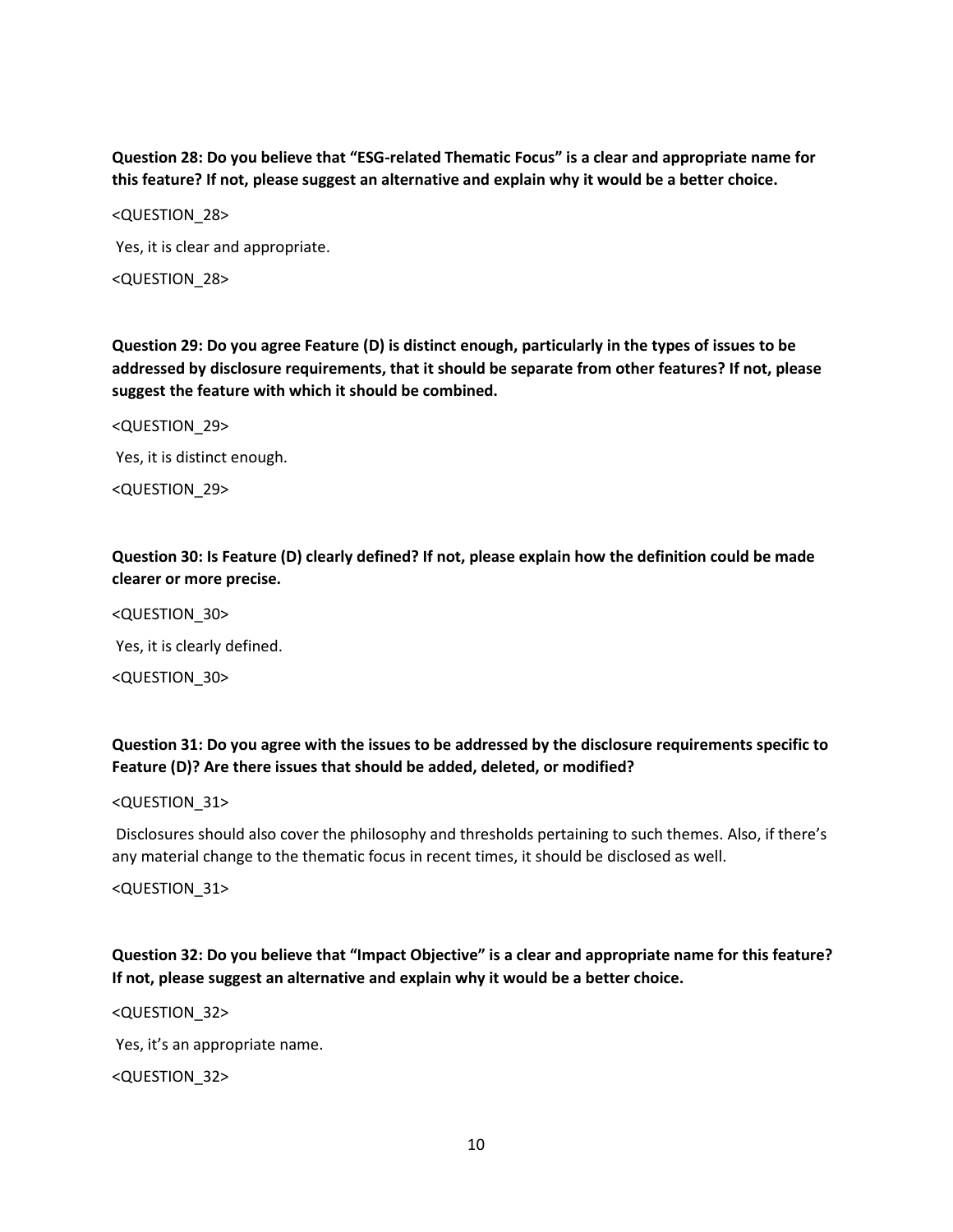### **Question 33: Is Feature (E) clearly defined? If not, please explain how the definition could be made clearer or more precise.**

<QUESTION\_33>

Yes, it's clearly defined.

<QUESTION\_33>

# **Question 34: Do you agree with the issues to be addressed by the disclosure requirements specific to Feature (E)? Are there issues that should be added, deleted, or modified?**

### <QUESTION\_34>

Any material risks impacting the impact objective, such as regulatory, social, political or natural risks, should be included. Also, since such strategies may also have drawbacks while trying to make a positive impact, drawbacks may be disclosed for this feature. For example, a strategy focused on renewable energy may have wind energy companies that may lead to deforestation or impact marine life.

### <QUESTION\_34>

**Question 35: Do you believe that "Proxy Voting, Engagement, and Stewardship" is a clear and appropriate name for this feature? If not, please suggest an alternative and explain why it would be a better choice.**

### <QUESTION\_35>

Yes, the name is clear and appropriate.

<QUESTION\_35>

**Question 36: Do you agree that "Proxy Voting, Engagement, and Stewardship" should be a distinct feature? If not, would you prefer that the types of issues to be addressed by disclosure requirements be redistributed to other features or to general disclosures?**

### <QUESTION\_36>

Ideally it shouldn't be considered a distinct feature. Every firm managing an ESG product should cover issues pertaining to stewardship as part of general disclosures (See Q13). But in regions where standards may not be high and the firm has a higher standing pertaining to ESG factors while voting, only then the product should be able to claim this feature.

We also feel that this feature is predominantly inclined towards equity strategies.

<QUESTION\_36>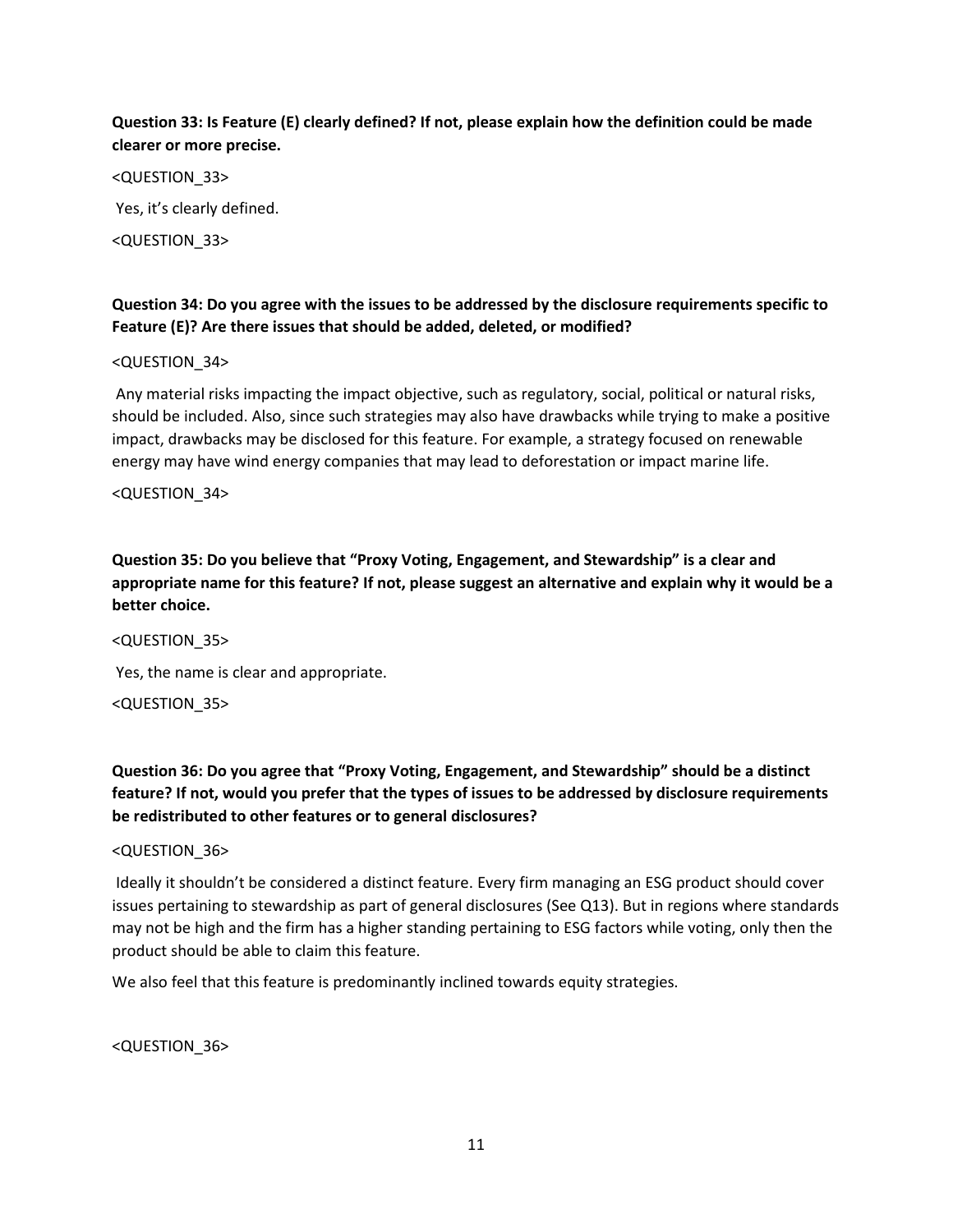### **Question 37: Is Feature (F) clearly defined? If not, please explain how the definition could be made clearer or more precise.**

<QUESTION\_37>

Yes, it's clearly defined.

<QUESTION\_37>

**Question 38: Do you agree with the issues to be addressed by the disclosure requirements specific to Feature (F)? Are there issues that should be added, deleted, or modified?**

<QUESTION\_38>

Proxy voting related process and guidelines should also be disclosed, so that investors can make an informed decision.

<QUESTION\_38>

# **Question 39: Do the six features described fully cover the spectrum of ESG-related features currently offered in the marketplace?**

<QUESTION\_39>

Yes, they do cover the entire spectrum.

<QUESTION\_39>

# **Proposal for Classification of ESG-Related Features According to ESG-Related Needs**

# **Question 40: Does this list of ESG-related needs represent the spectrum of investors' ESG-related needs?**

<QUESTION\_40>

Yes, the list represents the spectrum of investors' ESG- related needs.

<QUESTION\_40>

# **Question 41: Are these five ESG-related needs clearly differentiated and mutually exclusive?**

<QUESTION\_41>

No, these needs are not mutually exclusive. Additionally, an investor can have multiple ESG-related needs.

<QUESTION\_41>